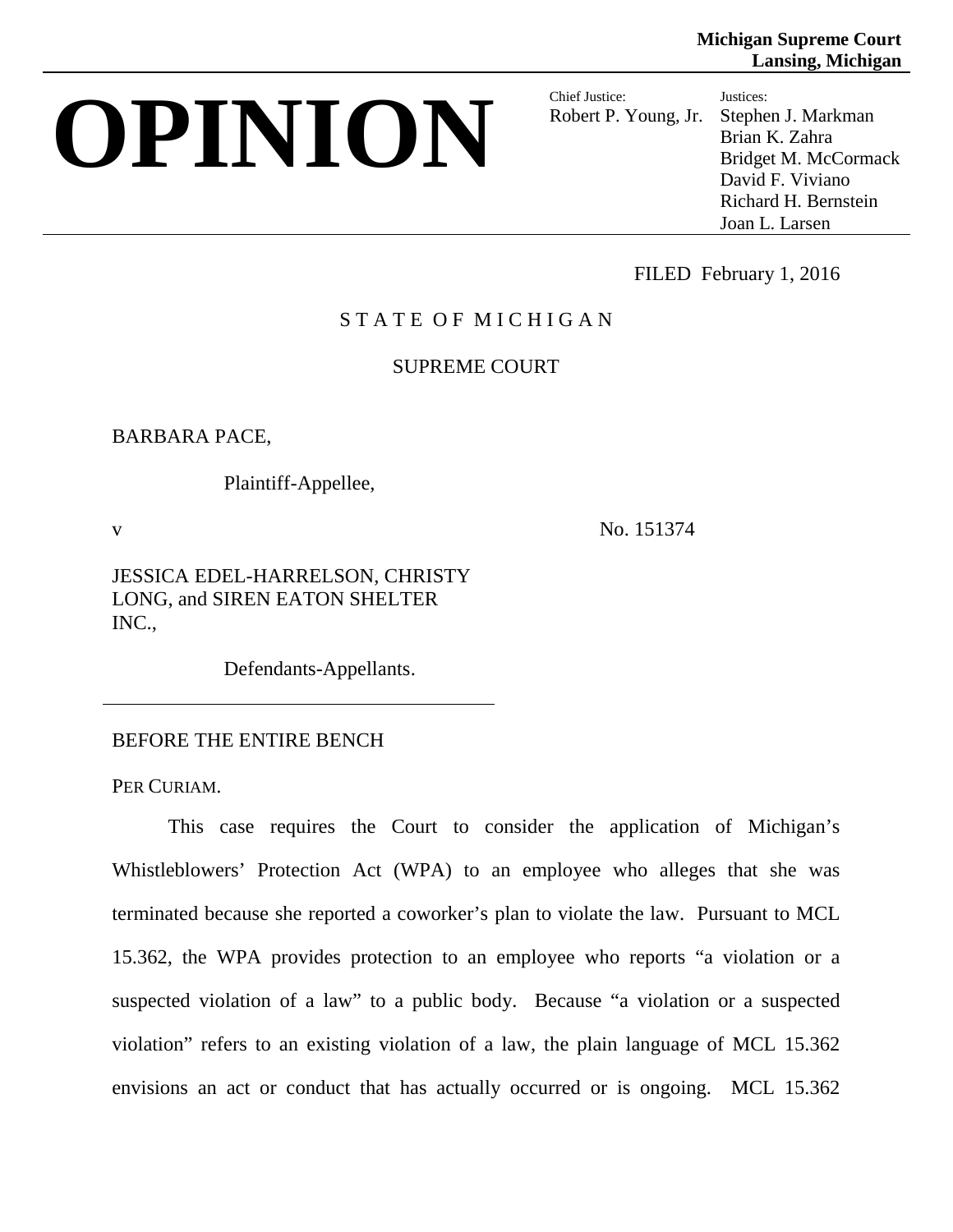contains no language encompassing future, planned, or anticipated acts amounting to a violation or a suspected violation of a law. Because plaintiff in the instant case merely reported another's intent to violate a law in the future, plaintiff has no recourse under the WPA. Accordingly, we reverse the Court of Appeals' contrary decision and remand this case to that court for further consideration.

### I. BASIC FACTS AND PROCEEDINGS

Plaintiff, Barbara Pace, brought suit against her former employer, SIREN Eaton Shelter, Inc.,  $(SIREN)$ ,  $I$  SIREN executive director, Jessica Edel-Harrelson, and SIREN operations manager, Christy Long, claiming that she was wrongfully terminated on January 18, 2012 in violation of the WPA.

Plaintiff claims Long stated that she intended to use SIREN grant money to purchase a stove for her daughter. According to plaintiff, Long implied that plaintiff should document the transaction in the name of a specific client to cover up the unauthorized purchase. Long denies ever using grant funds for this purpose, or ever discussing such a purchase with plaintiff.

Plaintiff testified that she contacted two of her supervisors to inform them of Long's plans. When plaintiff's supervisors did not act upon her warning, plaintiff reported her incident with Long directly to Edel-Harrelson in December 2011 or early January 2012. Plaintiff stated in her deposition that, at that time, she believed that Long had already purchased the stove with grant funds. Plaintiff alleges that Edel-Harrelson

<span id="page-1-0"></span> $1$  SIREN is a nonprofit entity that provides services to survivors of domestic violence.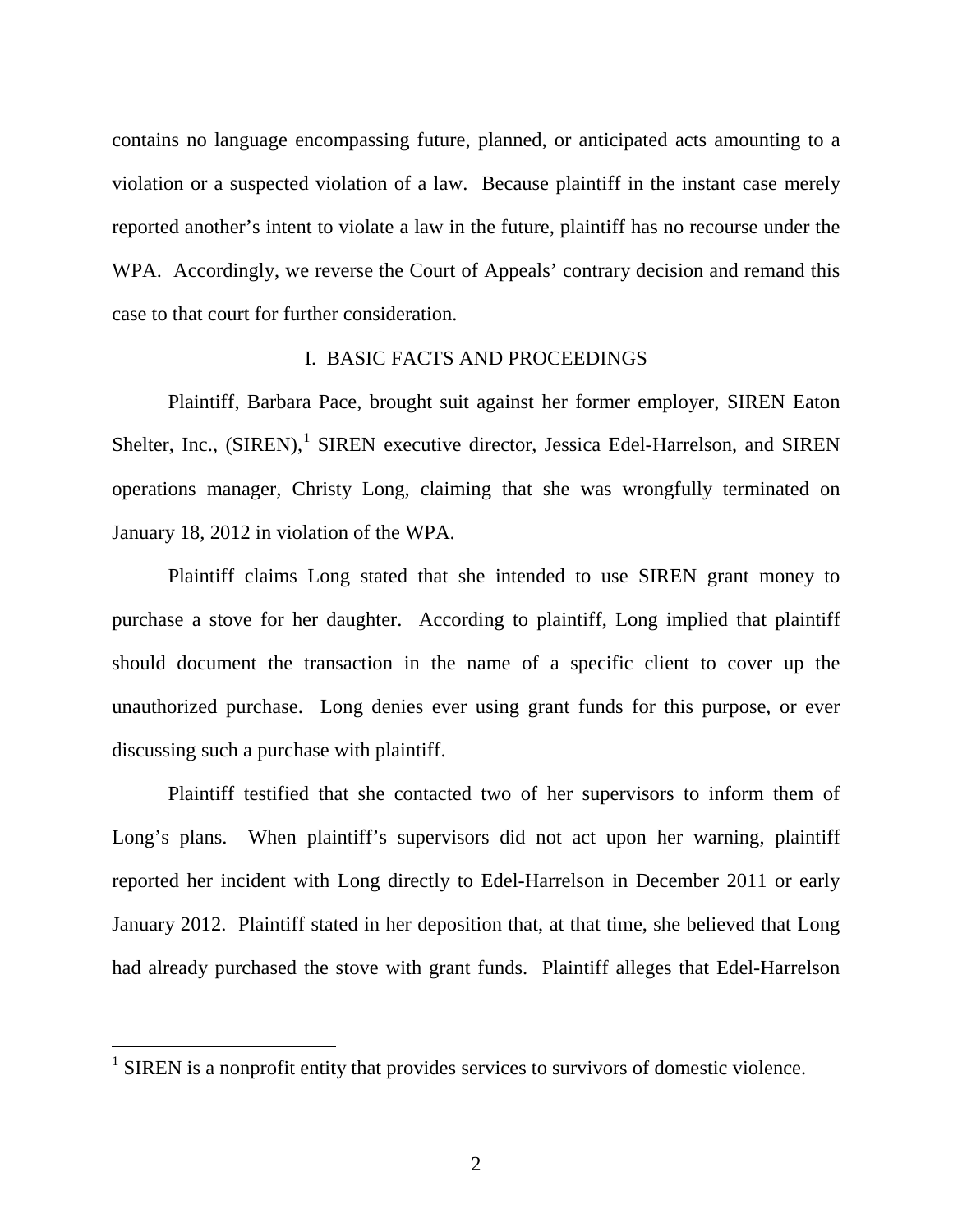told plaintiff that she would look into the matter, but Edel-Harrelson claimed in a later deposition that she had no recollection of this discussion with plaintiff.<sup>[2](#page-2-0)</sup>

SIREN terminated plaintiff's employment on January 18, 2012. Plaintiff alleges that she was terminated for reporting her conversation with Long to Edel-Harrelson. SIREN's stated reason for terminating plaintiff's employment was plaintiff's allegedly harassing and intimidating behavior toward a fellow employee in violation of defendants' employment policies in a January 2012 incident.<sup>[3](#page-2-1)</sup> The termination letter stated that plaintiff was terminated because she "engaged in behavior that resulted in fear and intimidation in coworkers, and which was witnessed by three employees."

On April 10, 2012, plaintiff brought the instant action alleging that her termination was in violation of the WPA. On August 21, 2013, defendants moved for summary disposition under MCR 2.116(C)(10), arguing that plaintiff could not establish a prima

<span id="page-2-0"></span><sup>&</sup>lt;sup>2</sup> After plaintiff filed her complaint in April 2012, Edel-Harrelson investigated plaintiff's claim against Long and found no wrongdoing on Long's part. As the Court of Appeals acknowledged, defendants do not dispute that if Long had actually purchased a stove with grant funds, or taken sufficient steps to constitute an attempt of such a purchase, she would have committed the crime of embezzlement or attempted embezzlement. See MCL 750.174.

<span id="page-2-1"></span><sup>&</sup>lt;sup>3</sup> Defendants presented evidence that on or about January 10, 2012, plaintiff made an inappropriate comment to a coworker. Plaintiff admitted making the comment as a joke. When Carol Hatch, a coworker who witnessed the comment, told plaintiff that the remark was inappropriate, plaintiff asked Hatch if she wished to go "toe to toe" with her. The incident was reported to plaintiff's supervisor, Martha Miller, who discussed the incident the next day with Edel-Harrelson. Edel-Harrelson instructed Miller to issue plaintiff a verbal warning. When Miller met with plaintiff to issue that warning, Hatch averred that plaintiff became angry and approached Hatch in a threatening manner in the presence of two other case managers. Plaintiff denied that she engaged in any physically intimidating behavior.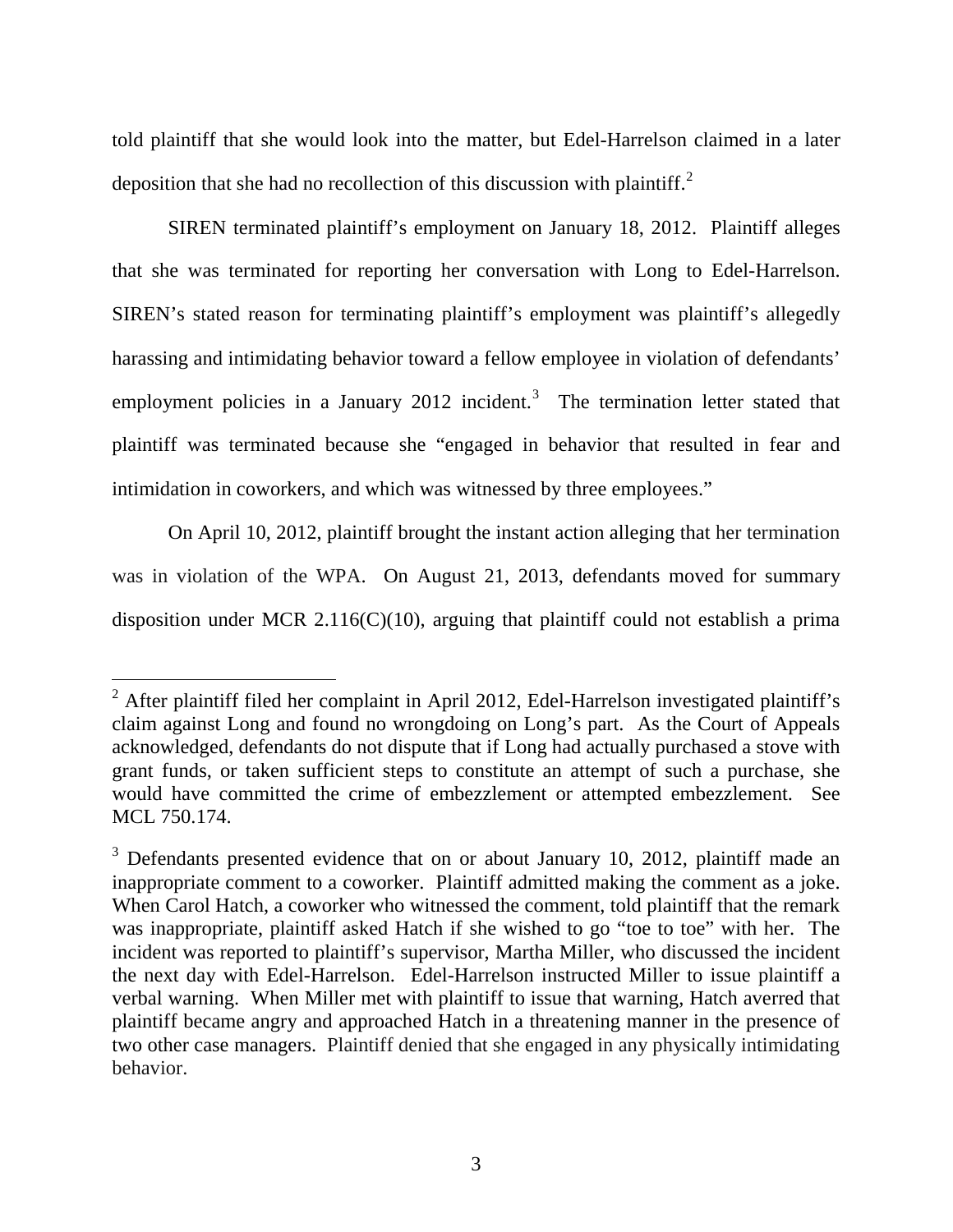facie case under the WPA because (1) no conduct had occurred that could be considered a violation or suspected violation of a law, and therefore, plaintiff did not engage in "protected activity" under the WPA and (2) plaintiff could not demonstrate a causal connection between her alleged report of a suspected violation of a law and her termination.

On November 6, 2013, the circuit court granted summary disposition in favor of defendants, ruling that plaintiff failed to establish that a violation or suspected violation of a law occurred. On February 24, 2015, the Court of Appeals reversed the circuit court's ruling with respect to plaintiff's WPA claim.<sup>[4](#page-3-0)</sup> According to the panel, plaintiff presented sufficient evidence to establish a genuine issue of material fact that she had engaged in "protected activity," and that the alleged protected activity was causally connected to her subsequent termination, rendering summary disposition improper. The panel remanded for proceedings consistent with its opinion. Defendants filed an application for leave to appeal in this Court, arguing that plaintiff failed to establish a prima facie claim under the WPA because there was no evidence that any conduct or actions were taken that constituted a violation or a suspected violation of a law. After review of the briefs filed on the application for leave to appeal, in lieu of granting leave

<span id="page-3-0"></span> <sup>4</sup> *Pace v Edel-Harrelson*, 309 Mich App 256; 870 NW2d 745 (2015). Plaintiff also asserted an alternative claim that her discharge was against public policy. The trial court dismissed that claim, ruling that there was no public policy basis to support it. And, in light of its reversal on the WPA claim, the Court of Appeals found it unnecessary to address the merits of the public policy claim. See *Anzaldua v Neogen Corp*, 292 Mich App 626, 631; 808 NW2d 804 (2011).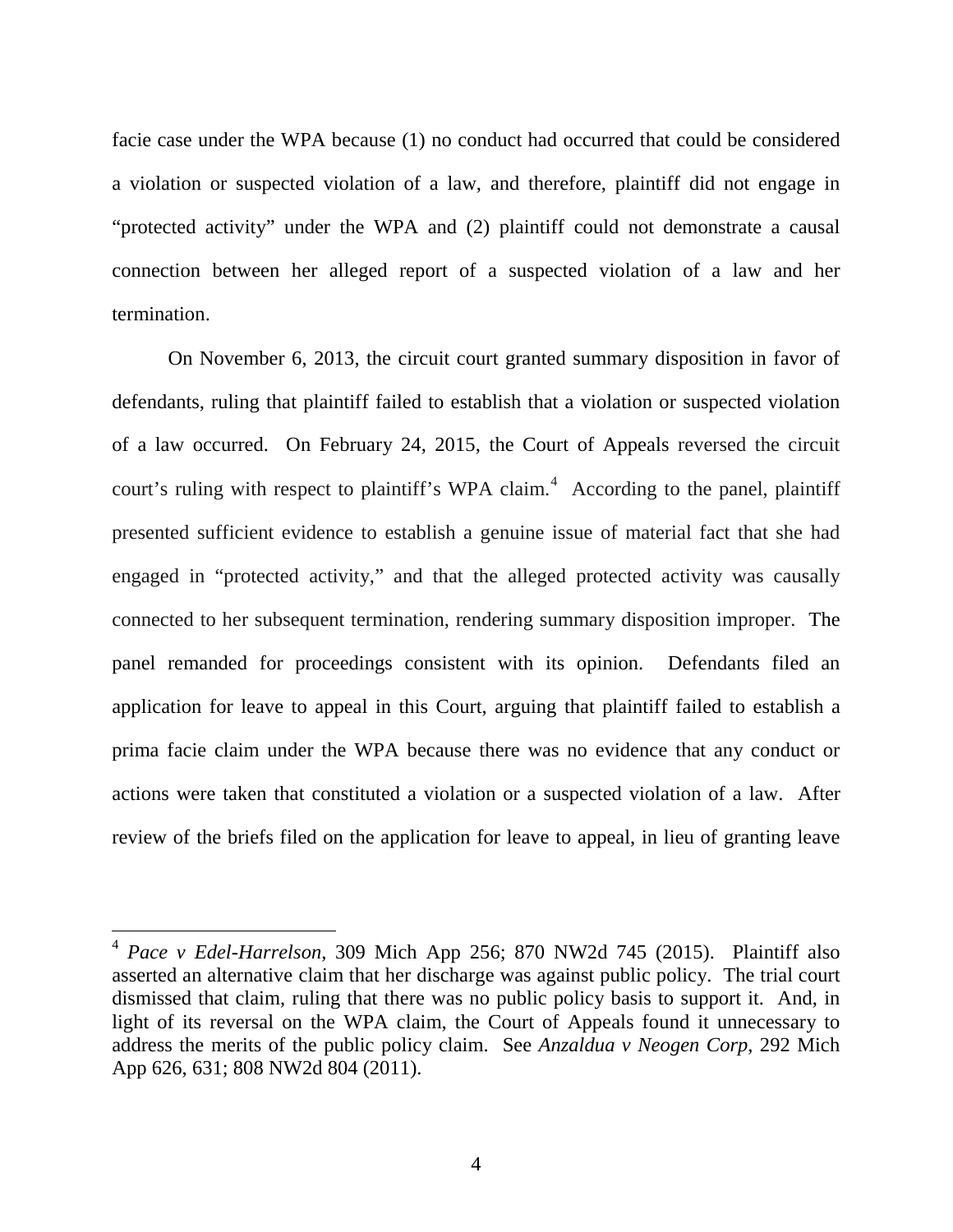to appeal, we summarily reverse the Court of Appeals and remand this case to that court for further consideration.

### II. STANDARD OF REVIEW

The interpretation of the WPA presents a statutory question that this Court reviews de novo.<sup>[5](#page-4-0)</sup> This Court also reviews de novo decisions on motions for summary disposition brought under MCR 2.11[6](#page-4-1)(C)(10).<sup>6</sup>

### III. ANALYSIS

The pertinent issue before this Court is whether plaintiff has stated a viable claim under the WPA. The applicable provision of the WPA, MCL 15.362, states the following:

An employer shall not discharge, threaten, or otherwise discriminate against an employee regarding the employee's compensation, terms, conditions, location, or privileges of employment because the employee, or a person acting on behalf of the employee, reports or is about to report, verbally or in writing, a violation or a suspected violation of a law or regulation or rule promulgated pursuant to law of this state, a political subdivision of this state, or the United States to a public body, unless the employee knows that the report is false, or because an employee is requested by a public body to participate in an investigation, hearing, or inquiry held by that public body, or a court action.

This provision protects an employee who has reported, or is about to report, a violation or suspected violation of a law to a public body. To establish a prima facie case under MCL 15.362, a plaintiff must show that "(1) the plaintiff was engaged in protected activity as defined by the act, (2) the plaintiff was discharged or discriminated against, and (3) a

<span id="page-4-0"></span>5 *Whitman v City of Burton*, 493 Mich 303, 311; 831 NW2d 223 (2013).

<span id="page-4-1"></span><sup>6</sup> *Johnson v Recca*, 492 Mich 169, 173; 821 NW2d 520 (2012).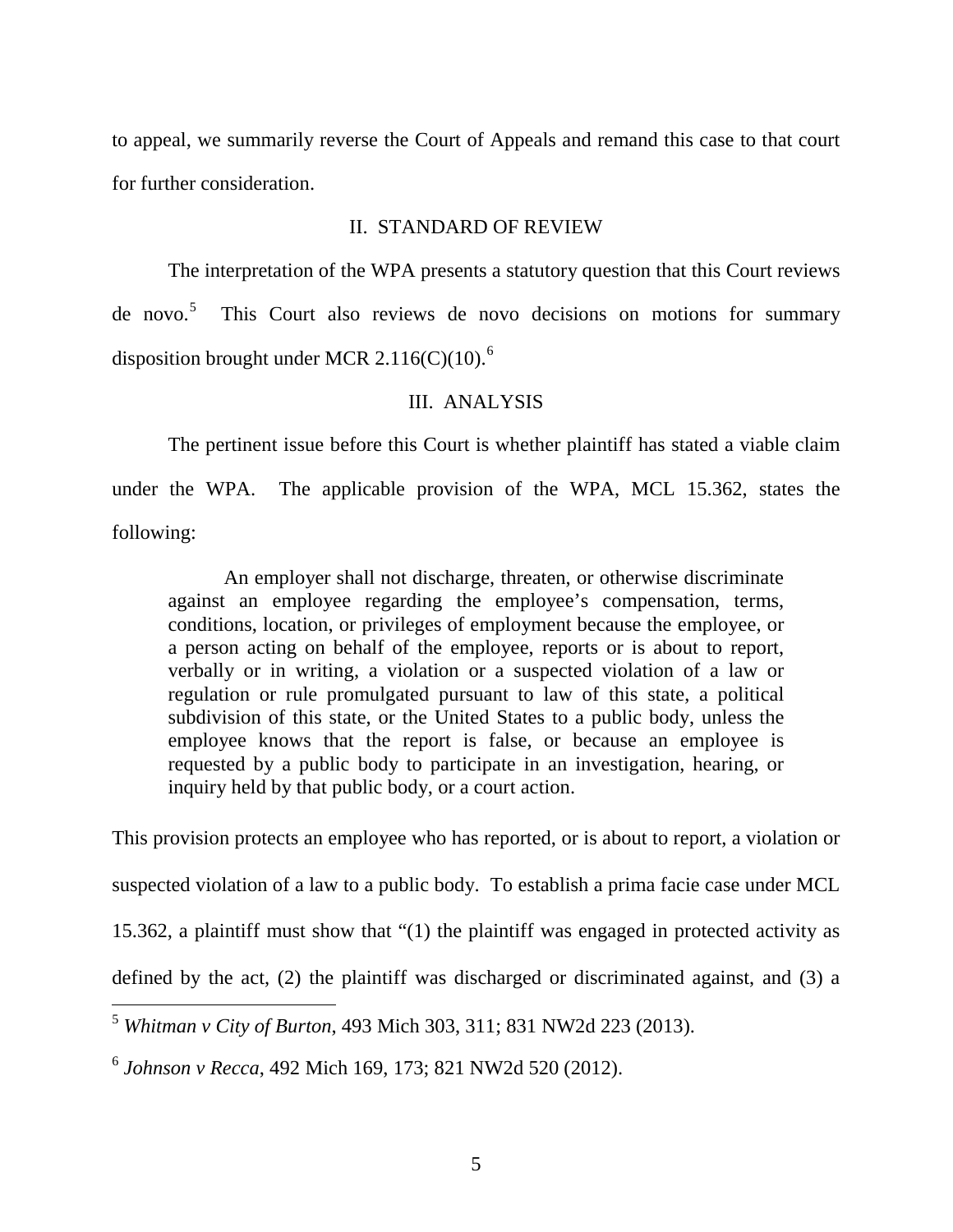causal connection exists between the protected activity and the discharge or adverse employment action."<sup>[7](#page-5-0)</sup>

Our initial, and ultimately dispositive, inquiry is whether plaintiff engaged in "protected activity" as articulated in MCL 15.362 when she reported Long's alleged plan to purchase a stove with SIREN grant money to Edel-Harrelson. When interpreting a statute, the primary goal is to give effect to the intent of the Legislature by construing the language of the statute.<sup>[8](#page-5-1)</sup> When the plain and ordinary meaning of statutory language is clear, judicial construction is neither necessary nor permitted. $9$  When a statute does not expressly define a term, courts may consult dictionary definitions to ascertain its ordinary and generally accepted meaning.<sup>[10](#page-5-3)</sup>

MCL 15.362 states that the WPA applies to employees who report "a violation or a suspected violation of a law" to a public body.<sup>[11](#page-5-4)</sup> We agree with the Court of Appeals that a plaintiff need not necessarily report an actual violation of a law to receive protection under this provision, as MCL 15.362 explicitly provides protection for "a suspected violation of a law."<sup>12</sup> Nonetheless, we disagree with the Court of Appeals to

<span id="page-5-2"></span><sup>9</sup> *Id.*

<span id="page-5-3"></span><sup>10</sup> *Brackett v Focus Hope, Inc*, 482 Mich 269, 276; 753 NW2d 207 (2008) (citations omitted).

<span id="page-5-4"></span> $11$  Defendants concede that SIREN is a "public body" for purposes of the WPA.

<span id="page-5-5"></span><sup>12</sup> *Debano-Griffin v Lake Co*, 486 Mich 938, 938 (2010).

<span id="page-5-0"></span> <sup>7</sup> *West v Gen Motors Corp*, 469 Mich 177, 183-184; 665 NW2d 468 (2003) (citations omitted).

<span id="page-5-1"></span><sup>8</sup> *Sun Valley Foods Co v Ward*, 460 Mich 230, 236; 596 NW2d 119 (1999).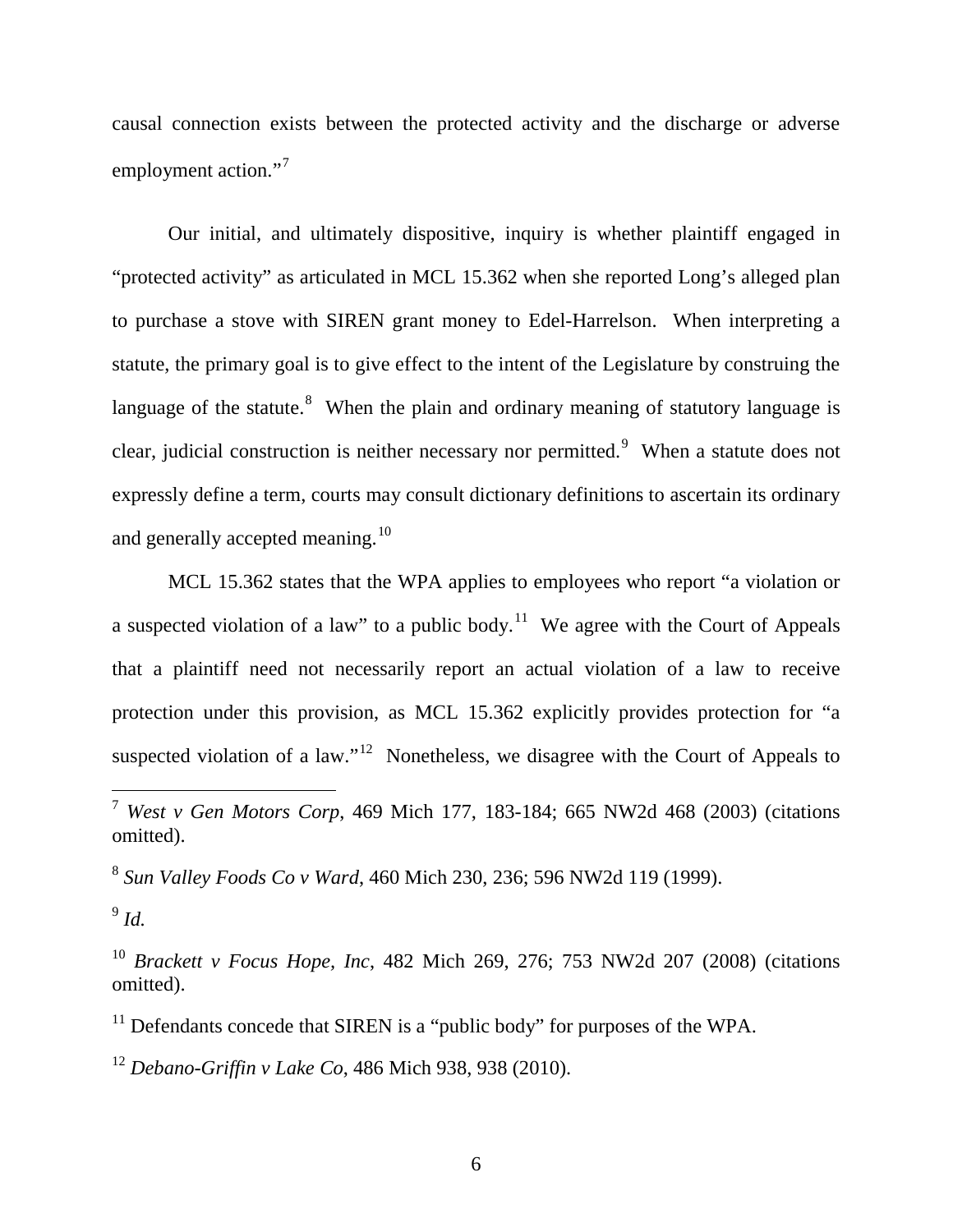the extent it held "that, where an employee has a good faith and reasonable belief that a violation of the law . . . is being actively planned, the report of that belief is []sufficient to trigger the protections of the WPA."<sup>[13](#page-6-0)</sup>

The reference in MCL 15.362 to "a violation or a suspected violation of a law" plainly envisions an act or conduct that has actually occurred or is ongoing. A common dictionary defines "violation" in part as "the act of violating: the state of being violated[.] $"^{14}$  This definition contemplates an existing act that has occurred or is ongoing. That is, "a violation or a suspected violation" refers to an existing violation. The provision must therefore be read in the context of some conduct or act that has already occurred or is occurring, and not some conduct or act that may or may not occur. MCL 15.362 contains no language indicating that future, planned, or anticipated acts amounting to a violation or a suspected violation of a law are included within the scope of the WPA. Consequently, a stated intention to commit an act amounting to a violation of a law in the future does not constitute "a violation or a suspected violation of a law" for purposes of MCL [15](#page-6-2).362 as a matter of law.<sup>15</sup>

<span id="page-6-0"></span>13 *Pace*, 309 Mich App at 268.

<span id="page-6-1"></span><sup>14</sup> *Merriam-Webster's Collegiate Dictionary* (11th ed).

<span id="page-6-2"></span><sup>15</sup> We also find persuasive the Minnesota Court of Appeals' interpretation of that state's Whistleblowers' Act, which contains language very similar to MCL 15.362 of the WPA. See Minn Stat § 181.932(1) (stating that an employer shall not discharge an employee when that employee in good faith "reports a violation or suspected violation of any federal or state law or rule ... to an employer ...."). Interpreting  $\S 181.932(1)$ , the Minnesota Court of Appeals recognized that it "does not apply where an employee alleges that the employer contemplated but refrained from unlawful conduct." *Grundtner v Univ of Minnesota*, 730 NW2d 323, 330 (Minn App, 2007). Rather, "the statutory language [of section 181.932] speaks to conduct which has already transpired, and the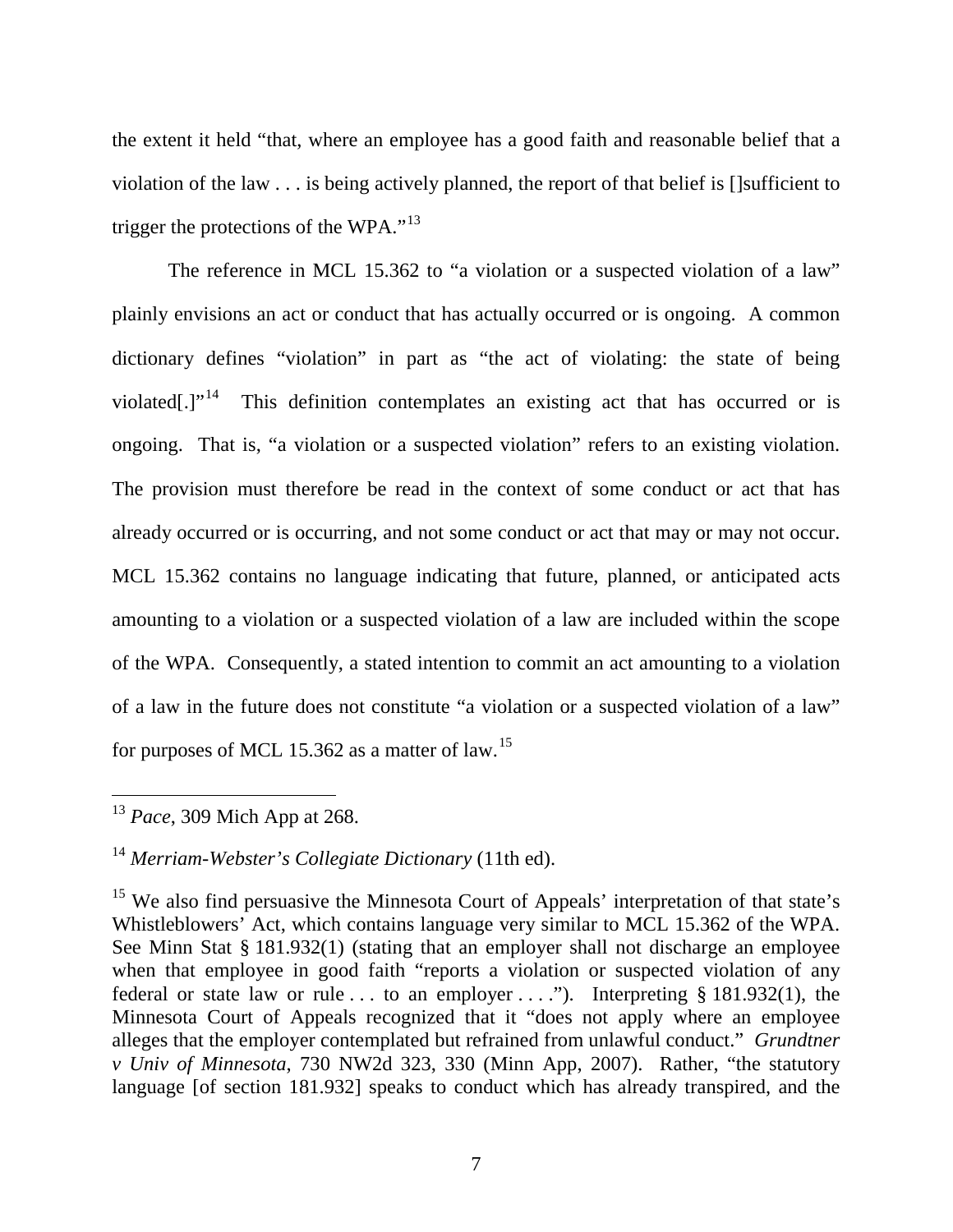Plaintiff reported to Edel-Harrelson Long's stated plans to commit a *future* act in violation of the law. Plaintiff claimed in her deposition that Long said she was "going to use the money" to buy the stove and agreed that Long "was simply telling [plaintiff] what her intention was." Plaintiff therefore did not engage in "protected activity" for purposes of the WPA, as plaintiff's report of a suspected planned or future violation of a law is not encompassed within the protections provided by MCL 15.362.

In holding to the contrary, the Court of Appeals relied in part on plaintiff's statement in her deposition that at the time of her report to Edel-Harrelson, she "believed" Long had already purchased the stove. Based on this statement, the Court of Appeals concluded that plaintiff reported a "suspected violation of an actual law," and that defendants' argument that plaintiff only suspected that Long might purchase the stove in the future is inconsistent with the record.

However, the WPA provides protection to an employee only where that employee "reports or is about to report" a violation or a suspected violation of a law.<sup>[16](#page-7-0)</sup> Thus, an employee's unexpressed personal belief when making a report is not relevant for purposes of MCL 15.362. There is no indication in the record that plaintiff reported to Edel-Harrelson her belief that Long had already purchased the stove. Instead, the record

 $\overline{a}$ 

fact that an avenue of action has been contemplated by the employer and rejected insulates that conduct from the whistleblower proscriptions." *Id*. (quotation marks and citations omitted). Notably, after *Grundtner*, the Minnesota Legislature amended § 181.932(1), to provide protection to an employee who reports "a violation, suspected violation, *or planned violation* of any federal or state law or common law or rule adopted pursuant to law . . . to an employer . . . ."

<span id="page-7-0"></span> $^{16}$  MCL 15.362.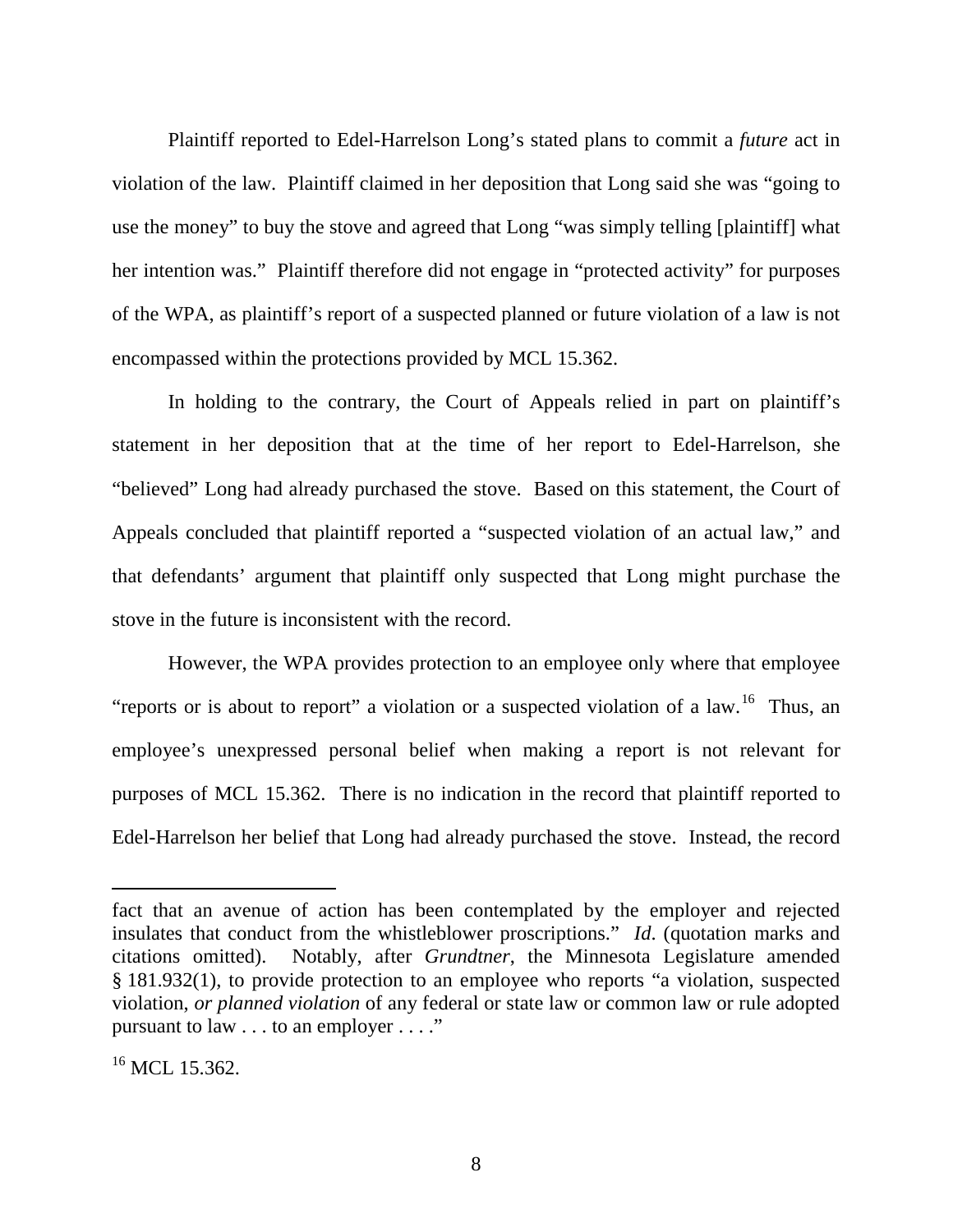indicates that plaintiff reported only her "incident" with Long, referring to the conversation pertaining to Long's plans to purchase the stove using grant funds in the future. Therefore, because plaintiff reported a suspected future violation of a law, not a suspected existing violation, plaintiff did not engage in "protected activity" for purposes of the WPA, regardless of her deposition testimony pertaining to her subjective belief at the time of her report to Edel-Harrelson.

In sum, the evidence presented by plaintiff indicates that Long merely announced her intention to commit a violation of a law in the future. Consequently, because plaintiff reported a suspected future violation of a law rather than "a violation or a suspected violation of a law," she did not engage in protected activity as a matter of law.<sup>17</sup> By concluding to the contrary, the Court of Appeals unduly expanded the scope of the clear and plain language of the WPA without legislative approval.

### IV. CONCLUSION

Because plaintiff reported Long's announced intention to buy a stove with unauthorized grant funds, which constituted an expression of an intent to act in the future, not an accomplished or ongoing act, plaintiff has not established conduct that qualifies as "a violation or a suspected violation of a law" under MCL 15.362. Consequently, plaintiff did not engage in "protected activity" under the WPA as a matter of law.<sup>[18](#page-8-1)</sup> In

<span id="page-8-0"></span><sup>&</sup>lt;sup>17</sup> The Court of Appeals' comparison of the instant case to *Debano-Griffin*, 486 Mich at 938, is misguided. The plaintiff in *Debano-Griffin* reported a suspected *existing* violation of a law.

<span id="page-8-1"></span> $18$  Because we conclude that plaintiff did not engage in "protected activity" under MCL 15.362, we need not consider defendants' argument that plaintiff failed to